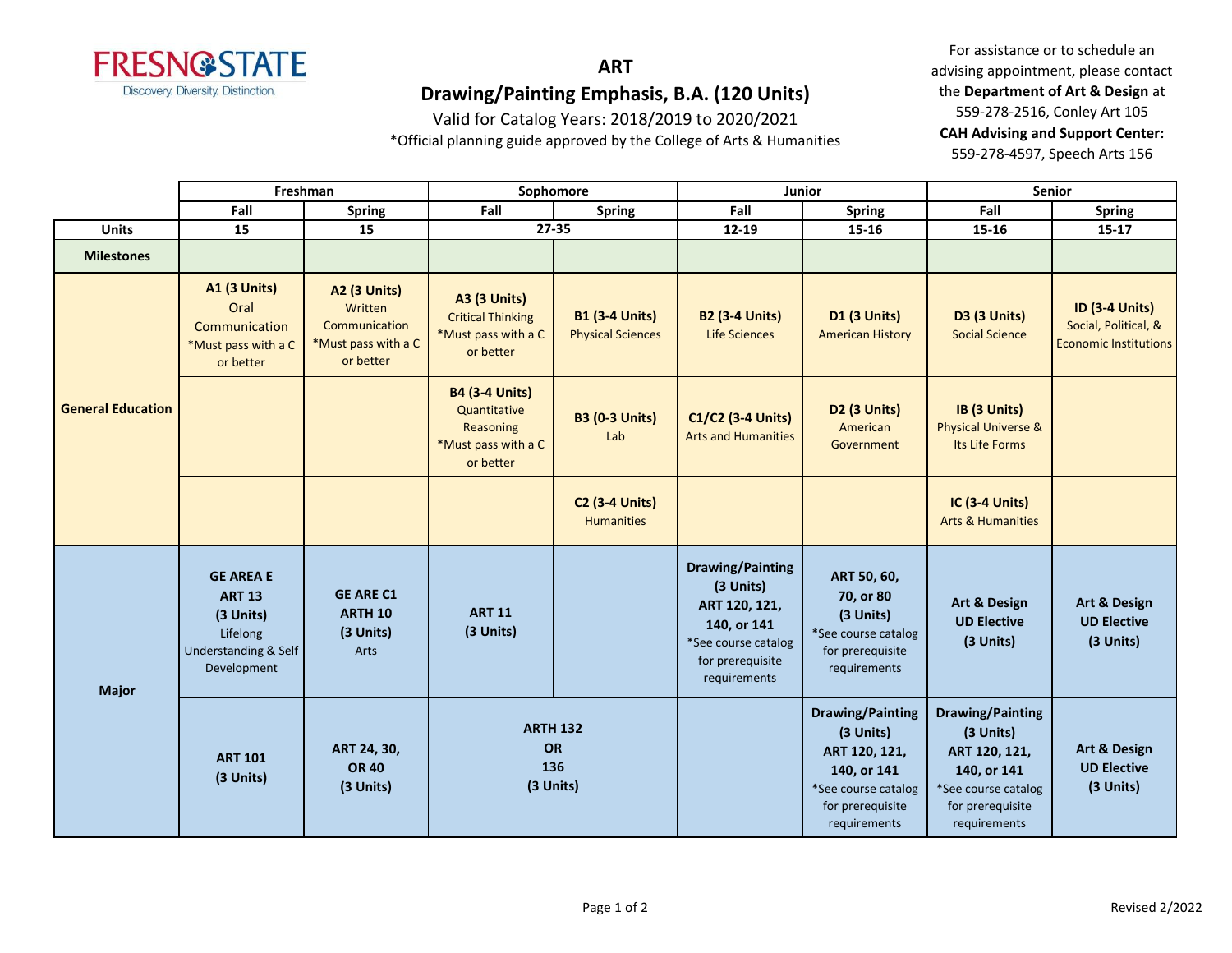

# **ART Drawing/Painting Emphasis, B.A. (120 Units)**

Valid for Catalog Years: 2018/2019 to 2020/2021

\*Official planning guide approved by the College of Arts & Humanities

For assistance or to schedule an advising appointment, please contact the **Department of Art & Design** at 559-278-2516, Conley Art 105 **CAH Advising and Support Center:**  559-278-4597, Speech Arts 156

|                                                               | Freshman                                                     |                                                 | Sophomore                          |                 | Junior                                                                                                        |                 | Senior    |                                                 |
|---------------------------------------------------------------|--------------------------------------------------------------|-------------------------------------------------|------------------------------------|-----------------|---------------------------------------------------------------------------------------------------------------|-----------------|-----------|-------------------------------------------------|
|                                                               | Fall                                                         | <b>Spring</b>                                   | Fall                               | <b>Spring</b>   | Fall                                                                                                          | <b>Spring</b>   | Fall      | <b>Spring</b>                                   |
| <b>Units</b>                                                  | 15                                                           | 15                                              | $27 - 35$                          |                 | $12 - 19$                                                                                                     | 15-16           | $15 - 16$ | $15 - 17$                                       |
| <b>Major</b>                                                  | <b>ART 112</b><br>(3 Units)                                  | <b>ART 14</b><br>(3 Units)<br>[Pre-Req: ART 13] | <b>UD ARTH Course</b><br>(3 Units) |                 |                                                                                                               |                 |           |                                                 |
|                                                               | <b>ART 20</b><br>(3 Units)<br>OR<br><b>ID43</b><br>(3 Units) | <b>ART 37</b><br>(3 Units)<br>[Pre-Req: ART 13] |                                    |                 |                                                                                                               |                 |           |                                                 |
| <b>Additional</b><br><b>Graduation</b><br><b>Requirements</b> |                                                              |                                                 | <b>Elective</b>                    | <b>Elective</b> | <b>UDWS (0-4 Units)</b><br>*Upper Division<br>Writing Exam OR "W"<br>Course (must pass<br>with a C or better) | <b>Elective</b> |           | MI (3 Units)<br>Multicultural/<br>International |
|                                                               |                                                              |                                                 |                                    |                 | <b>Elective</b>                                                                                               |                 |           | <b>Elective</b>                                 |

#### **FOOTNOTES:**

**Prerequisites/Corequisites:** Other restrictions may apply. Please see your course catalog for detailed prerequisite/corequisite requirements.

**Grade Requirements:** CR/NC grading is only permitted in ART 198.

General Education: Units in this area may be used toward a double major or minor (see double major or departmental minor). Consult the appropriate department chair, program coordinator, or faculty adviser for further information.

**Electives (15-21 units):** Units in this area may be used toward a double major or minor. Students must earn a minimum of 120 units total to graduate. The number of required elective units may vary, depending on the amount of units earned from major and GE courses.

Upper Division Writing Skills requirement (UDWS): All undergraduate students must demonstrate competency in writing skills by passing the Upper Division Writing Exam (UDWE) or by obtaining a C or better in an approved upper division writing course, identified by the letter "W."

Substitutions: If substitutions/exceptions/waivers are made for any major courses that also meet GE and/or the Multicultural/International graduation requirement, the student is responsible for completing additional courses to satisfy the respective areas (GE and/or MI). This also includes the upperdivision writing requirement.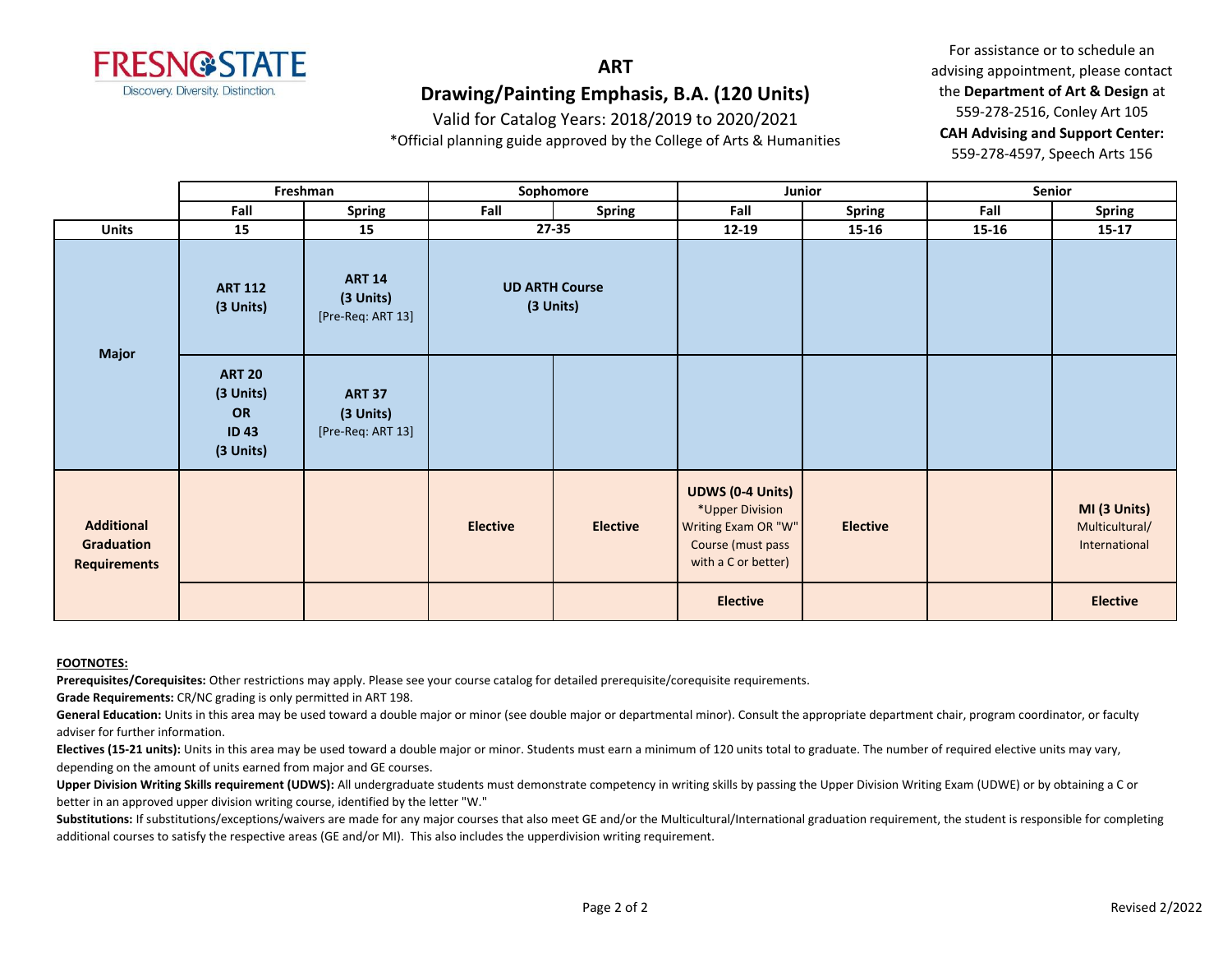# Drawing Painting Roadmap

| Freshman                               |                              |                                | Sophomore                                                | <b>Junior</b>                                            |                                                                          | <b>Senior</b>                                           |                                    |  |
|----------------------------------------|------------------------------|--------------------------------|----------------------------------------------------------|----------------------------------------------------------|--------------------------------------------------------------------------|---------------------------------------------------------|------------------------------------|--|
| Fall                                   | Spring                       | Fall                           | Spring                                                   | Fall                                                     | Spring                                                                   | Fall                                                    | Spring                             |  |
| GE A1                                  | GE A3                        | GE B2 (3-4)                    | GE B1 $(3-4)$                                            | GED <sub>2</sub>                                         | <b>GE IB</b>                                                             | GE IC (3-4)<br>(ART 102<br>recommended                  | MI                                 |  |
| GE A2                                  | GE B4                        | $GE C2(3-4)$                   | GE B3(3-4)                                               | GED3                                                     | Elective                                                                 | GE ID (3-4)                                             | Elective                           |  |
|                                        |                              |                                | Elective                                                 |                                                          |                                                                          |                                                         |                                    |  |
| GE <sub>C1</sub><br>ARTH <sub>10</sub> | <b>ARTH 11</b>               | <b>ART 16</b>                  | GE D1(3-4)                                               | UDWS $(0-4)$<br>Writing<br>Exam or "W"<br>Course         | Upper<br><b>Division Art</b><br>History 1/2<br>(ARTH 136<br>Recommended) | <b>ARTH Upper</b><br><b>Division Art</b><br>History 2/2 | Art & Design<br><b>UD Elective</b> |  |
| GE E<br><b>ART 13</b>                  | <b>ART 14</b>                | <b>ART 37</b>                  | <b>ART 101</b>                                           | <b>ARTH 132</b>                                          | Art & Design<br><b>UD Elective</b>                                       | <b>ART 112</b>                                          | Art & Design<br><b>UD Elective</b> |  |
| <b>ART 20</b>                          | ART 50, ART <br>50 or ART 80 | ART 40 or ART<br>21 or ART 120 | <b>ART 140 or</b><br><b>ART 120 or</b><br><b>ART 121</b> | <b>ART 141 or</b><br><b>ART 123 or</b><br><b>ART 121</b> | <b>ART 141 or</b><br><b>ART 123 or</b><br><b>ART 121</b>                 | <b>ART 141 or</b><br><b>ART 123</b>                     | Elective                           |  |
| 15-16 units                            | 15-16 units                  | 15-16 units                    | 15-16 units                                              | 15-16 units                                              | 15-16 Units                                                              | 15-16 Units                                             | 15 Units                           |  |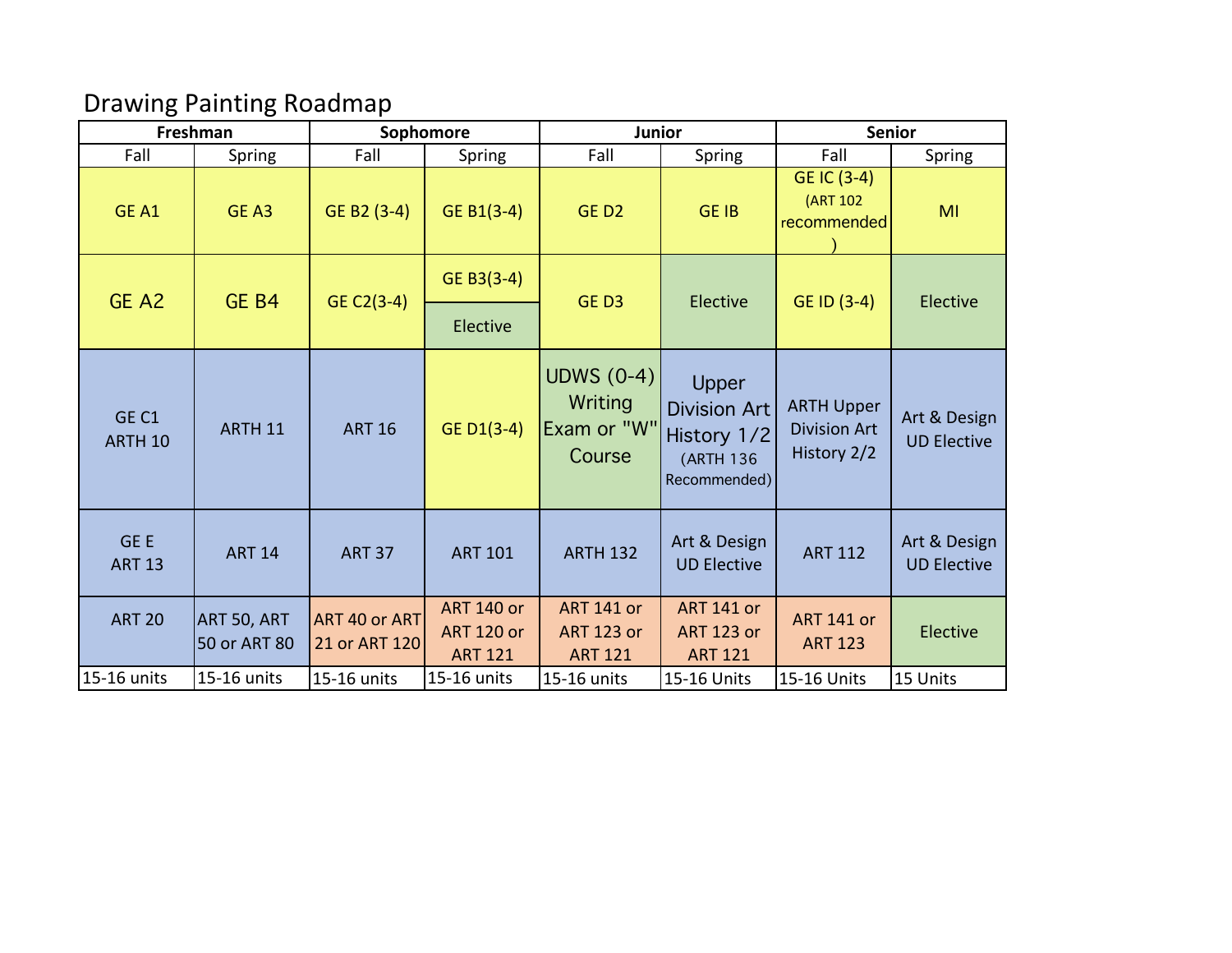

## **ART**

# **Drawing/Painting Emphasis, B.A. (120 Units)**

Valid for Catalog Years: 2012/2013 to 2017/2018

\*Official planning guide approved by the College of Arts & Humanities

For assistance or to schedule an advising appointment, please contact the **Department of Art & Design** at 559-278- 2516, Conley Art 105 **CAH Advising and Support Center:**  559-278-4597, Speech Arts 156

|                             | Freshman                                                                                |                                                                                     | Sophomore                                                                              |                                                      | Junior                                                                                                                          |                                                                                                                                 | <b>Senior</b>                                                                                                      |                                                                               |
|-----------------------------|-----------------------------------------------------------------------------------------|-------------------------------------------------------------------------------------|----------------------------------------------------------------------------------------|------------------------------------------------------|---------------------------------------------------------------------------------------------------------------------------------|---------------------------------------------------------------------------------------------------------------------------------|--------------------------------------------------------------------------------------------------------------------|-------------------------------------------------------------------------------|
|                             | Fall                                                                                    | <b>Spring</b>                                                                       | Fall                                                                                   | <b>Spring</b>                                        | Fall                                                                                                                            | <b>Spring</b>                                                                                                                   | Fall                                                                                                               | <b>Spring</b>                                                                 |
| <b>Units</b>                | 15                                                                                      | 15                                                                                  | $27 - 35$                                                                              |                                                      | 12-19                                                                                                                           | 15-16                                                                                                                           | 15-16                                                                                                              | $15 - 17$                                                                     |
| General<br><b>Education</b> | <b>A1 (3 Units)</b><br>Oral<br>Communication<br>*Must pass with a C<br>or better        | <b>A2 (3 Units)</b><br>Written<br>Communication<br>*Must pass with a C or<br>better | <b>A3 (3 Units)</b><br><b>Critical Thinking</b><br>*Must pass with a C<br>or better    | <b>B1 (3-4 Units)</b><br>Physical<br><b>Sciences</b> | <b>B2 (3-4 Units)</b><br><b>Life Sciences</b>                                                                                   | <b>D1 (3 Units)</b><br><b>American History</b>                                                                                  | D3 (3 Units)<br><b>Social Science</b>                                                                              | <b>ID (3-4 Units)</b><br>Social, Political, &<br><b>Economic Institutions</b> |
|                             |                                                                                         |                                                                                     | <b>B4 (3-4 Units)</b><br>Quantitative<br>Reasoning<br>*Must pass with a C<br>or better | <b>B3 (0-3 Units)</b><br>Lab                         | $C1/C2$ (3-4 Units)<br><b>Arts and Humanities</b>                                                                               | D <sub>2</sub> (3 Units)<br><b>American Government</b>                                                                          | IB (3 Units)<br><b>Physical Universe &amp;</b><br>Its Life Forms                                                   | MI (3 Units)<br>Multicultural/<br>International                               |
|                             |                                                                                         |                                                                                     |                                                                                        | <b>C2 (3-4 Units)</b><br><b>Humanities</b>           |                                                                                                                                 |                                                                                                                                 | <b>IC (3-4 Units)</b><br><b>Arts &amp; Humanities</b>                                                              |                                                                               |
| <b>Major</b>                | <b>GE AREA E ART 13</b><br>(3 Units)<br>Lifelong<br>Understanding & Self<br>Development | <b>GE ARE C1 ARTH 10</b><br>(3 Units)<br>Arts                                       | <b>ART 11 (3 Units)</b>                                                                |                                                      | <b>Drawing/Painting</b><br>(3 Units)<br>ART 120, 121,<br>140, or 141<br>*See course catalog<br>for prerequisite<br>requirements | ART 50, 60,<br>70, or 80 (3 Units)<br>*See course catalog for<br>prerequisite<br>requirements                                   | Art & Design<br><b>UD Elective (3 Units)</b>                                                                       | <b>Art &amp; Design</b><br><b>UD Elective (3)</b><br>Units)                   |
|                             | <b>ART 101 (3 Units)</b>                                                                | ART 24, 30,<br><b>OR 40 (3 Units)</b>                                               | <b>ARTH 132 OR 136 (3 Units)</b>                                                       |                                                      |                                                                                                                                 | <b>Drawing/Painting</b><br>(3 Units)<br>ART 120, 121,<br>140, or 141<br>*See course catalog for<br>prerequisite<br>requirements | Drawing/Painting (3 Units)<br>ART 120, 121,<br>140, or 141<br>*See course catalog for<br>prerequisite requirements | <b>Art &amp; Design</b><br><b>UD Elective (3)</b><br>Units)                   |